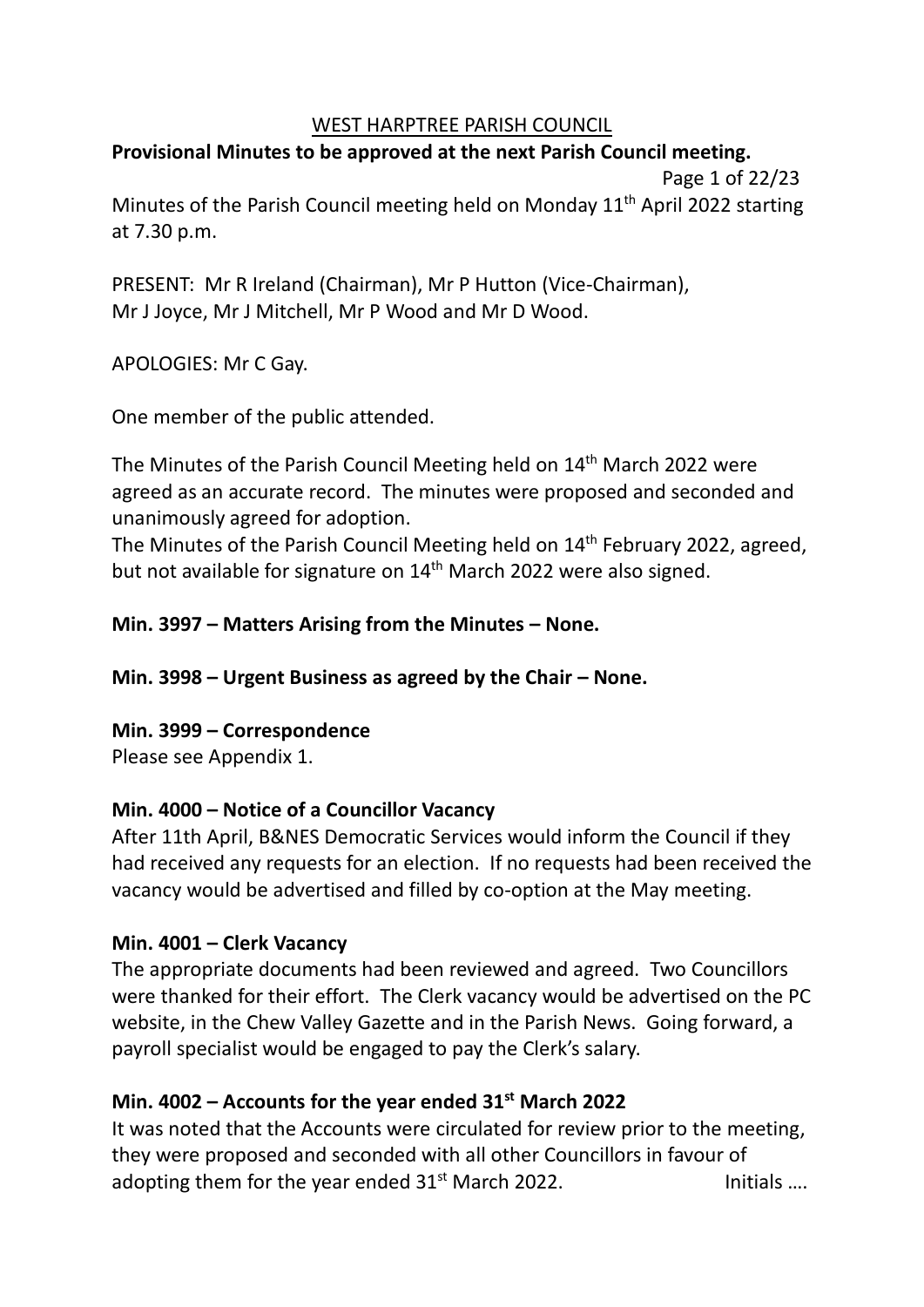### **Min. 4003 – Internal Audit Report**

It was noted that the Annual Internal Audit Report was received and reviewed prior to approving the Annual Governance Statement.

### **Min. 4004 – Annual Return, Audit – Annual Governance Statement**

The Annual Return for the year ended  $31<sup>st</sup>$  March 2022 was circulated prior to the meeting.

We took appropriate action on all matters raised in reports from the internal audit.

The Annual Governance Statement was considered and approved by Councillors and was signed by the Chairman of the meeting.

### **Min. 4005 – Annual Return, Audit – Accounting Statements**

The Annual Return for the year ended  $31<sup>st</sup>$  March 2022 was circulated prior to the meeting with supporting statements.

The Accounting Statements were considered and approved by Councillors and were signed by the Chairman of the meeting.

The Chairman of the meeting signed the Statement of Assurance.

A copy of the internally audited Annual Governance and Accountability Return 2021/22 Form 2 and the dates of the period for the Exercise of Public Rights would be posted on the website.

The completed AGAR Form 2, Certificate of Exemption would be sent to the External Auditor.

### **Min. 4006 – Memorial Hall**

The Hall Committee had circulated their report to the National Lottery Fund which explained the journey so far and detailed the many new hall users and the activities provided.

Initials ….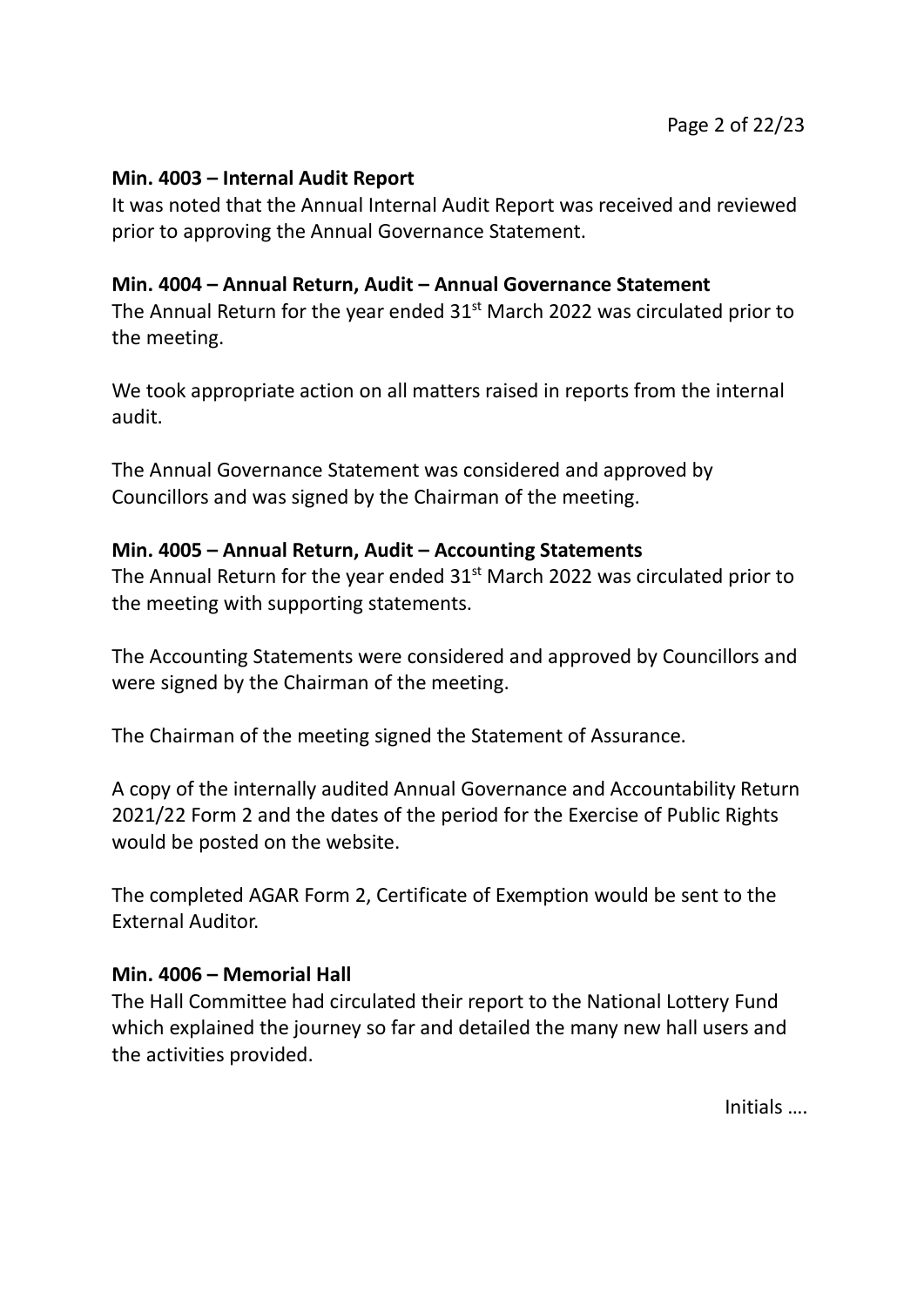### **Min. 4007 - Highways**

Rights of Way – In response to a letter received from B&NES, it was agreed that there was very little work needed to the public footpath network in the Parish. Currently under review was a proposal to increase the width of the two bridges on the Roman road, CL.

20mph Speed Limit – The revised start date, due to staff sickness for Phase I was the first week in May.

Further to a meeting with the Highways Engineer, several options for Phase II had been priced up. It was agreed to arrange another public meeting, possibly in July, to enable villagers to give their opinion before a final decision was made. Timing was essential, Councillors were mindful of the fact that the village centre would be resurfaced during the second half of August 2022.

Litter Pick – Residents were reminded that a litter pick would take place on Saturday 16<sup>th</sup> April, starting at 10 a.m. from the Bus Shelter. The Clerk would circulate a risk assessment. All safety equipment would be provided

Drain Covers – To note that 4 drain covers removed from Bellhorse Lane had been replaced.

Triangular Flowerbed – It was noted that the Triangle planting looked amazing, the best it had ever been.

### **Min. 4008 - Recreation Ground**

It was agreed to purchase 3x Dog prohibition signs, one wall mounted and one for each gate at a cost of approx. £25.

It was proposed and seconded with all other Councillors in favour of accepting the B&NES grass cutting contract for the year 2022/23.

A National Lotters grant application to provide play equipment was agreed and would be submitted before the end of the week.

### **Min. 4009 – Bus Shelter**

The Bus Shelter roof refurbishment was ongoing.

Initials ….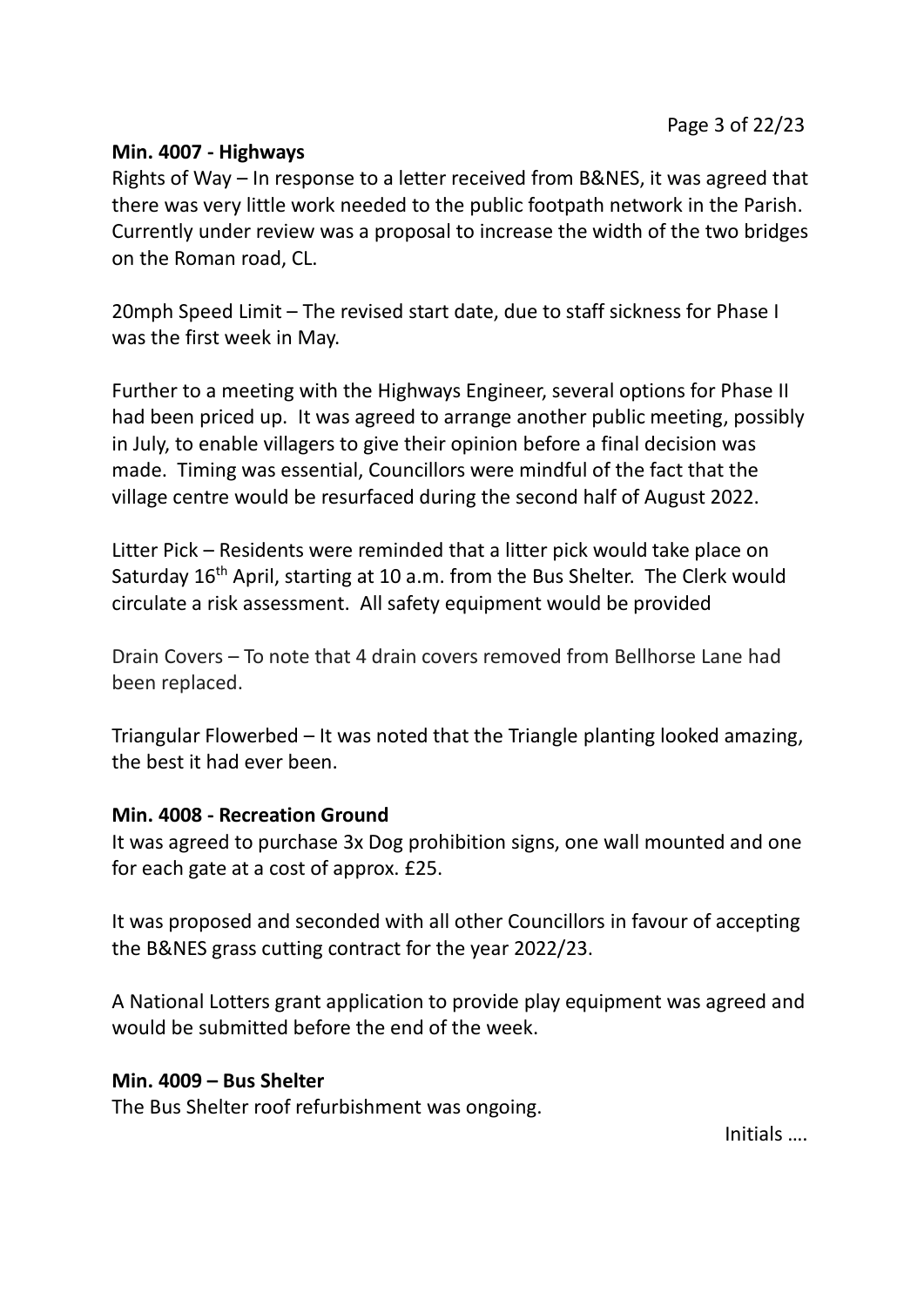## **Min. 4010 – Local Plan Partial Update Consultation**

The matter was ongoing.

## **Min. 4011 – Chew Valley Climate and Nature Emergency**

All future reports from the Chew Valley Climate and Nature Emergency Group were publicly available in the Chew Valley Gazette. The item would be removed from the agenda.

## **Min. 4012 – Platinum Jubilee of Queen Elizabeth II**

A road closure application would be submitted to B&NES prior to the 22<sup>nd</sup> April deadline.

## **Min. 4013 - Community Infrastructure Levy**

Projects underway included, supporting the 20mph speed project and replacing the Bus Shelter roof.

## **Min. 4014 – Ward Councillor's Report**

Please see Appendix 2.

### **Min. 4015 – Planning Matters New application**

Application No. 22/01237/FUL – Bungalow Farm Workshop, East Harptree Road – Variation of condition 2 (plans list) of application 19/000958/FUL (Infill space between two industrial buildings to form new building and retrospective permission for further industrial building).

It was agreed to support the application on the grounds that it reduced visual impact.

## **Min. 4016 – Finance**

To agree payment of the following invoices:-

| £5,918.51 |  |
|-----------|--|
| £1,456.00 |  |
| £ 48.71   |  |
| £ 130.97  |  |
| £ 75.00   |  |
| £ 97.39   |  |
|           |  |

Initials ….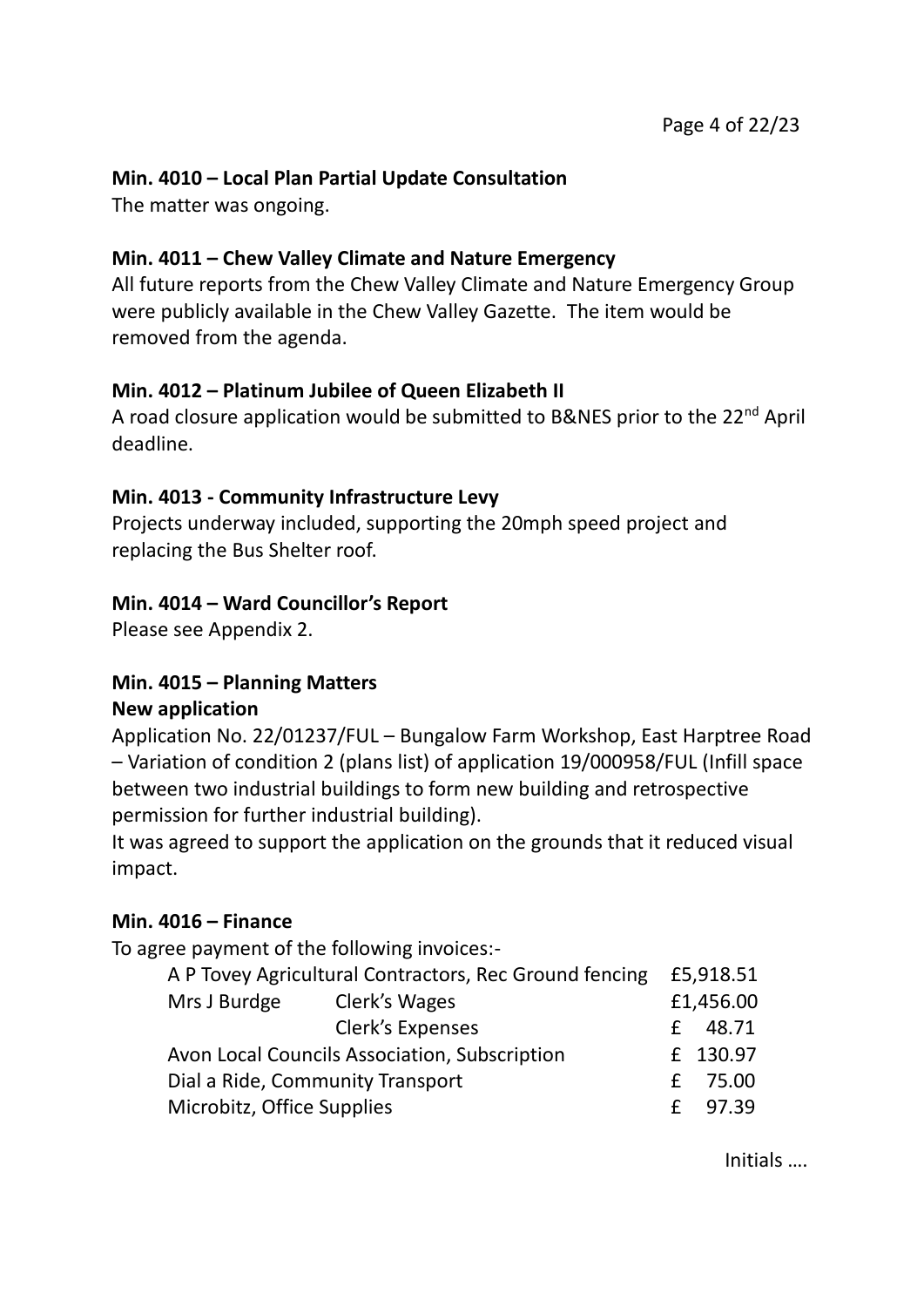To acknowledge receipt of 50% Parish Precept 2022/23 £4,500.00

The bank reconciliation as at  $31<sup>st</sup>$  March 2022 was agreed as a correct record.

### **Min. 4017 – Meetings attended**

A Councillor met with B&NES Highways Engineer to look at Phase II Speed reduction options.

### **Min. 4018 – Items for the Information of the Clerk – None.**

### **Min. 4019 - Future Meetings**

Date of the next meeting: Monday 9<sup>th</sup> May at 7.30 p.m. The Annual Parish Meeting/Assembly followed by the Annual meeting of the Parish Council.

The Chairman declared the meeting closed at 8.40 p.m.

Chairman ………………………… Date Signed ……………………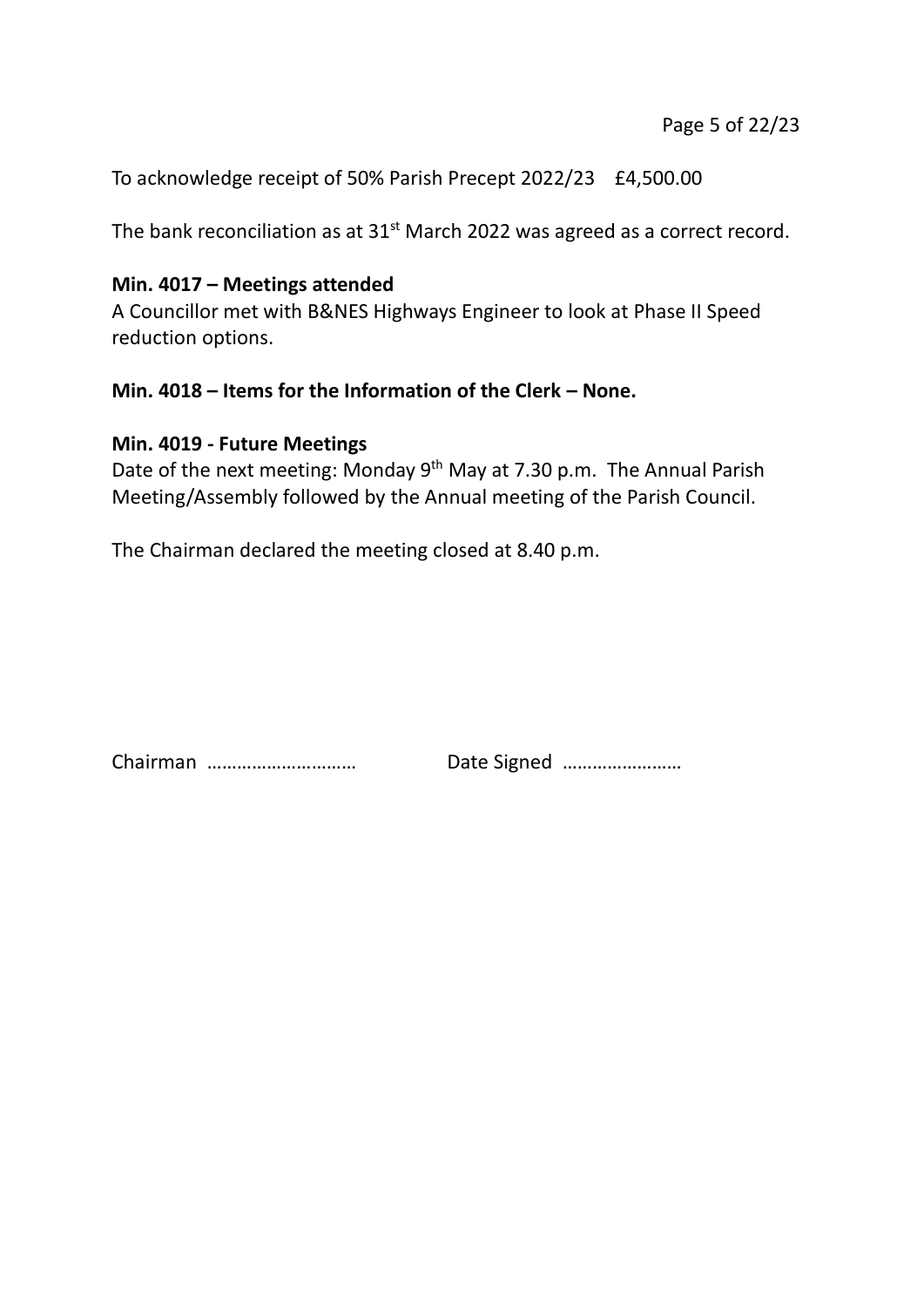#### **Appendix 1 Min. 3999 – Correspondence**

#### March 2022

- 1. B&NES, Planning Notifications 21/04801/LBA
- 2. B&NES Weekly Planning List No. 11.
- 3. B&NES Street Works 15/03/22 21/03/22.
- 4. Rural Services Network The Rural Bulletin, 15<sup>th</sup> March.
- 5. ALCA NALC Briefing on Ukraine.
- 6. A P Tovey Agricultural Contractors Invoice.
- 7. B&NES Agenda, Parish Liaison meeting, 23<sup>rd</sup> March.
- 8. B&NES, Planning Notifications 22/00390/FUL, Compton Martin.
- 9. B&NES A37/A367 Bus, Walking and Cycling Study Engagement Update.
- 10. B&NES Jobs Fair poster.
- 11. B&NES Parish Charter Report.
- 12. B&NES Weekly Planning List No. 12.
- 13. B&NES Street Works 22/03/22 28/03/22.
- 14. Rural Services Network The Rural Bulletin, 22<sup>nd</sup> March.
- 15. B&NES WHPC Councillor resignation.
- 16. ALCA Subscription.

#### April 2022

- 1. B&NES Remittance Advice.
- 2. B&NES, Planning Notifications 22/00304/FUL, East Harptree and 22.01237/BAR, Bungalow Farm Workshop, West Harptree.
- 3. B&NES Weekly e newsletter, 31<sup>st</sup> March.
- 4. B&NES Notification of Waste and Recycling collection problems.
- 5. B&NES, Development Management New application 22/01237/VAR, Bungalow Farm Workshop, West Harptree.
- 6. B&NES Support for B&NES entrepreneurs and small business.
- 7. B&NES Weekly Planning List No. 14.
- 8. B&NES Street Works 05/04/22 11/04/22.
- 9. Rural Services Network The Rural Bulletin, 5<sup>th</sup> April.
- 10. West Harptree Memorial Hall National Lottery report.
- 11. B&NES Public Health Newsletter, April 2022 Edition.
- 12. B&NES Tree planting data.
- 17. B&NES, Planning Notifications 22/01214/FUL, Compton Martin.
- 18. B&NES Tree planting.
- 19. B&NES Grass cutting contract.
- 20. B&NES Weekly Planning List No. 13.
- 21. B&NES Street Works 29/03/22 04/04/22.
- 22. Rural Services Network The Rural Bulletin, 29<sup>th</sup> March.
- 23. B&NES, Planning Notifications 22/01215/COND, Hinton
- Blewett. 24. B&NES, Planning Notifications – 22/01324/TCA, Compton Martin.
- 25. B&NES Notification of Waste and Recycling collection problems.
- 26. B&NES, Planning Notifications 22/00304/FUL, East Harptree.
- 27. B&NES New Opportunities, Keynsham Employment Event.
- 28. B&NES Young People and Libraries Survey.
- 13. B&NES, Planning Notifications 22/00993/FUL, Hinton Blewett.
- 14. B&NES, Planning Notifications 22/00993/FUL, Hinton Blewett, 22/01399/CLPU, Coley, 22/01400/FUL, Coley and 22/01424/TCA, East Harptree.
- 15. Rural Services Network Rural Funding Digest, April 2022 Edition.
- 16. B&NES Parish/Town Councils Virtual Briefing on B&NES New Local Plan.
- 17. B&NES Notification of Waste and Recycling Collection problems.
- 18. B&NES, Highways Bellhorse Lane update.
- 19. CPRE Avon and Bristol Director's bulletin.
- 20. B&NES Weekly e newsletter.
- 21. B&NES Chew Valley Area Forum, Follow up.
- 22. B&NES Weekly e-newsletter, 7<sup>th</sup> April.
- 23. ALCA In Short, April 2022.